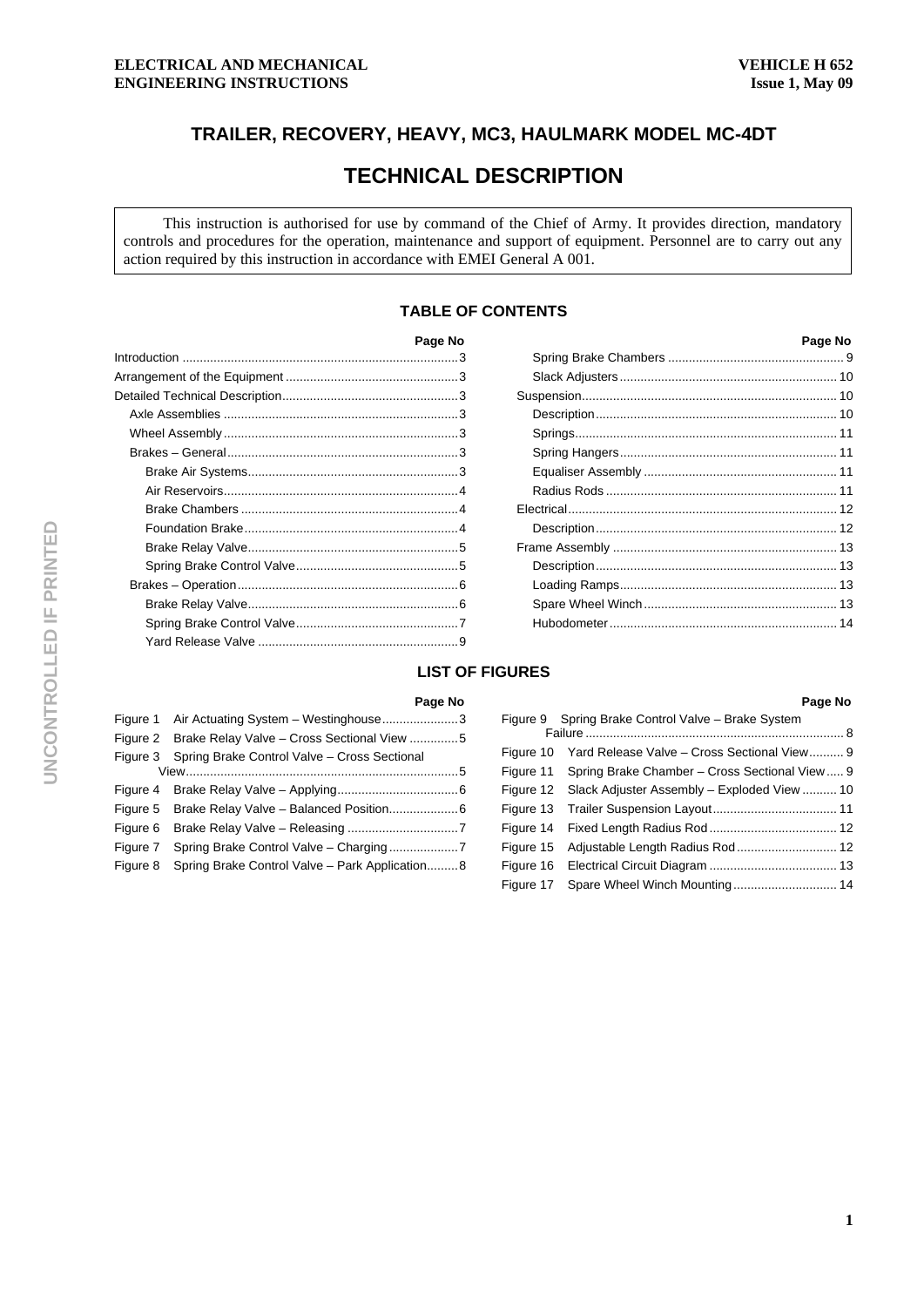# **Blank Page**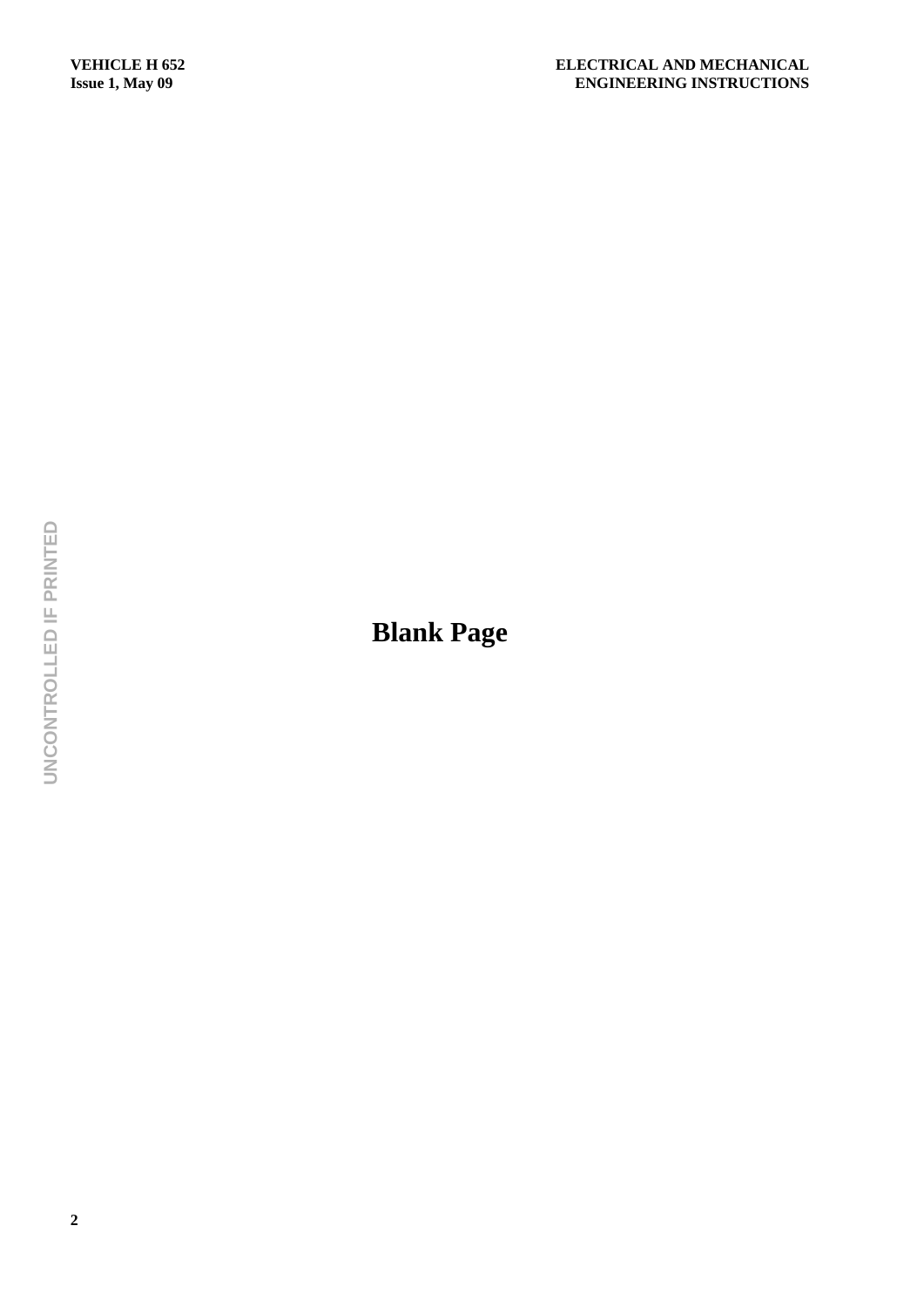#### **INTRODUCTION**

**1.** This EMEI describes the technical detail of the Trailer, Recovery, Heavy, MC3, Haulmark Model MC-4DT.

#### **ARRANGEMENT OF THE EQUIPMENT**

**2.** The Trailer, Recovery, Heavy, MC3, Haulmark Model MC-4DT is a Haulmark four axle trailer designed to transport equipment casualties, including wheeled and tracked vehicles and engineering plant. In a secondary role it is suitable for transporting ISO containers.

**3.** The rated payload for the trailer is 20 000 kg with a gross trailer mass of 28 580 kg.

**4.** The trailer has a prefabricated steel frame fitted with air brakes and leaf spring suspension. The frame is fitted with timber decking and incorporates twist-locks and tie-down points for securing loads. The trailer has an integrated dolly converter.

#### **DETAILED TECHNICAL DESCRIPTION**

#### **AXLE ASSEMBLIES**

**5.** The axles fitted to this trailer are a single, tubular beam type, manufactured by Dana Spicer. They are fitted with 16.5 inch  $\times$  7.5 inch, internal expanding shoe type brakes. The axles are fitted with spider type wheel hubs carried on tapered roller, grease lubricated bearings.

#### **WHEEL ASSEMBLY**

**6.** The rims fitted to this trailer are  $8.25 \times 22.5$  single piece, pressed steel, tubeless type. The current authorised tyres are detailed in EMEI Vehicle A 291-5 – Tyres and Tubes – Australian Defence Force B Vehicle Tyre Guide.

#### **BRAKES – GENERAL**

**7.** The air actuating system on this trailer is a Westinghouse design, while the foundation brakes are manufactured by Dana Spicer. The air actuating system is represented in Figure 1.



**Figure 1 Air Actuating System – Westinghouse** 

#### **Brake Air Systems**

**8.** The brake air system is a twin line type designed to comply with ADR 38. The system has spring brake assemblies provided on three axles and power chambers fitted to the front axle of the dolly converter. The spring brake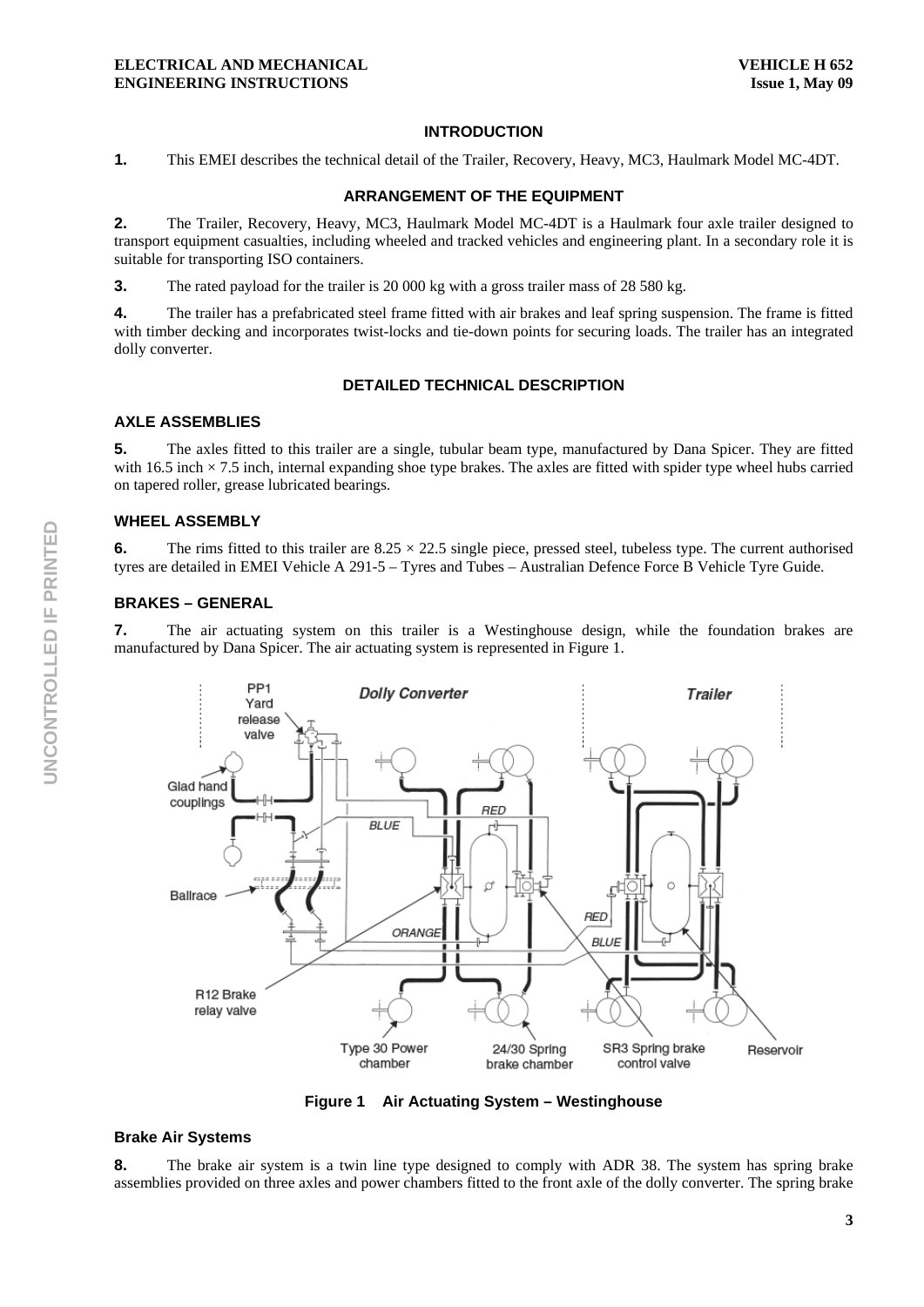#### **VEHICLE H 652 Issue 1, May 09**

#### **ELECTRICAL AND MECHANICAL ENGINEERING INSTRUCTIONS**

assemblies consist of a spring brake chamber and a power brake chamber. The power brake chambers are commonly referred to as the service brakes.

**9.** An R-12 service brake relay valve is mounted directly onto each of the air reservoirs of the trailer. These valves function as relay stations to speed up the application and release of the service brakes. The relay valves deliver air from the reservoirs to, or release air to atmosphere from, the service brake chambers. These actions are carried out in proportion to the air pressure applied at the control ports.

**10.** The spring brake chambers are controlled by SR3 spring brake control valves which are also mounted directly onto the air reservoirs of the trailer. The spring brake control valves control the operation of the spring brakes during parking and emergency conditions.

**11.** During normal operation, the spring brake control valves prevent the passage of compressed air to the spring brakes until the air pressure in the trailer supply line reaches approximately 380 kPa. This ensures that the towing vehicle has the minimum required air pressure before replenishing the trailer reservoirs or releasing the spring brakes. Once this minimum air pressure has been achieved, compressed air is directed to both the trailer air reservoirs and the spring brake chambers concurrently.

**12.** During parking, when the parking control valve is actuated, air pressure is exhausted from the trailer supply line. When this occurs, the spring brake control valve exhausts all air from the spring brake chambers, causing the spring brakes to be applied by the internal spring pressure.

**13.** If air pressure is lost from the air reservoir whilst the spring brakes are released, the spring brake control valve retains a pressure of approximately 354 to 415 kPa in the supply line and the towing vehicle. This low pressure causes the warning systems to operate in the towing vehicle. The spring brakes remain released, allowing the trailer to be moved to a safe location for parking. Once the air pressure in the supply line has been exhausted by the use of the trailer supply valve or parking control valve, the spring brakes cannot be released until the system fault has been rectified.

**14.** A yard release valve is fitted to the trailer. This valve allows the brakes to be released using air from the trailer reservoir, for ease of movement within a safe area only.

**15.** The yard release valve is pressure sensitive and will automatically move from the applied to the exhaust position as supply pressure is reduced to a set minimum (140 to 415 kPa).

**16.** Glad hand type couplings are provided for connection between the trailer and the towing vehicle.

#### **Air Reservoirs**

**17.** The reservoirs provide compressed air for the following purposes:

- **a.** actuation and control air for the brake relay valves,
- **b.** actuating air for the service brakes,
- **c.** actuating air for the yard release facility, and
- **d.** release and control of the spring brakes.

#### **Brake Chambers**

**18.** Spring brake chambers provide service, parking and emergency braking to three axles under the direct control of the brake relay and spring brake control valves. The front axle is fitted with brake power chambers only, which are also actuated by the front brake relay valve. Each spring brake chamber has two separate air chambers, each equivalent in size, to provide the required braking functions. A heavy duty spring, fitted into the spring brake chamber, applies the brakes when air pressure is exhausted from the spring brake chamber. The spring brakes may be released mechanically by means of a release bolt, to aid in recovery of the trailer.

#### **Foundation Brake**

**19.** The foundation brakes are a Dana Spicer 16.5 in diameter, 7 in wide, internal expanding, twin-shoe type. The two brake shoes are each mounted on individual non-adjustable anchor pins, which allow the brake shoes to pivot under the influence of an 'S' cam. The 'S' cam is fitted with an adjustable slack adjuster which has a twofold function:

**a.** It provides a means of connecting the camshaft to the spring brake chamber pushrod, converting the reciprocating motion of the brake chamber into the required rotary motion of the camshaft.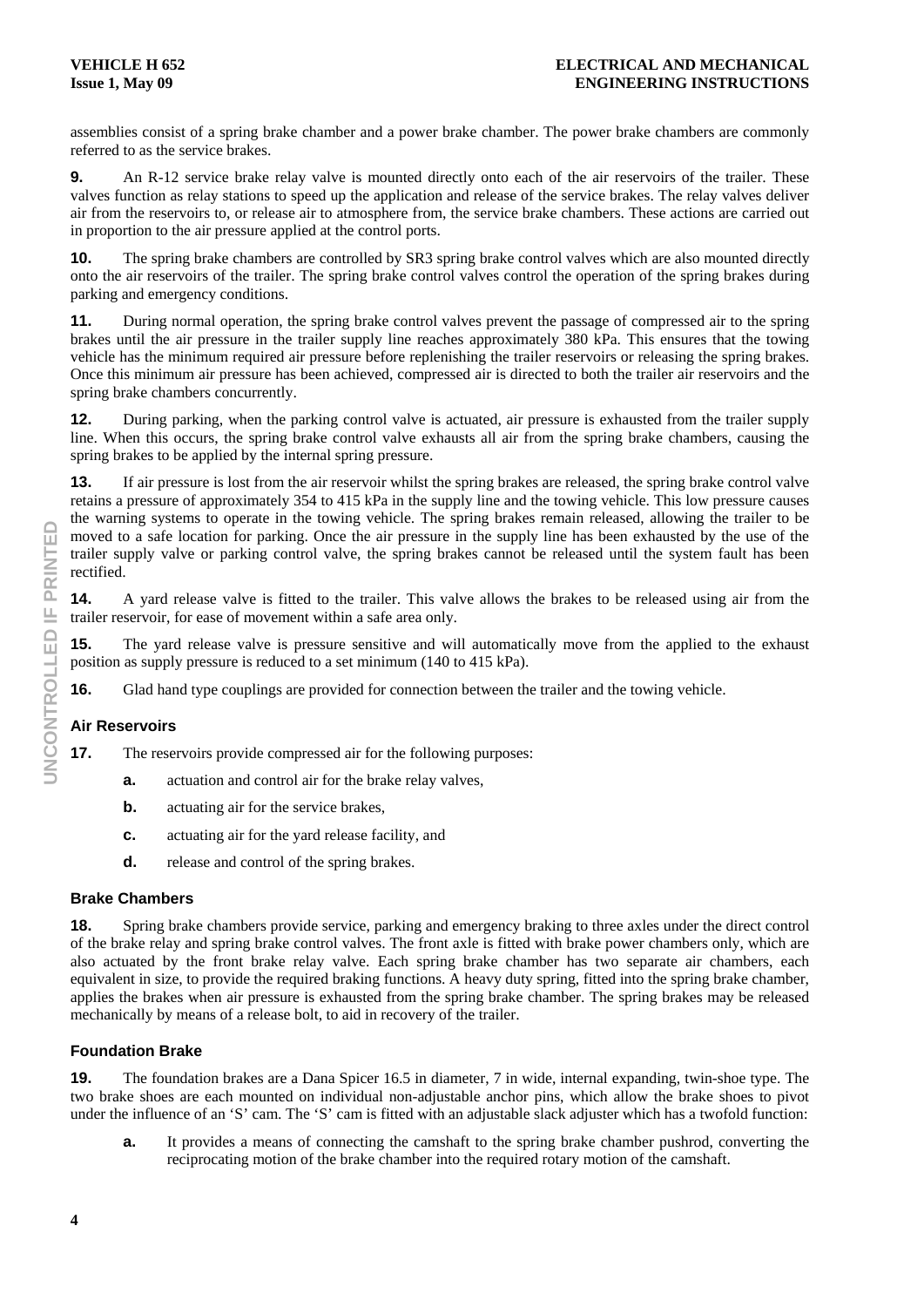**b.** It provides a quick and simple means of brake adjustment, through the use of an internal worm and wheel gear. Adjustment is locked by a spring loaded locking collar.

#### **Brake Relay Valve**

**20.** The brake relay valve is a Bendix model R-12 air-operated, graduating, directional control valve with a high capacity and fast response time (Figure 2). The valves are fitted to increase the speed of application and release of the brakes. The valve is mounted directly onto the brake air reservoir where they act as remote controlled brake valves, controlled by the operation of the service pilot valve. The valves deliver, or release, air to or from the brake chambers in response to the control air delivered from the towing vehicle's brake control valve.



**Figure 2 Brake Relay Valve – Cross Sectional View** 

#### **Spring Brake Control Valve**

**21.** The spring brake control valve (Figure 3) is fitted into the braking system to control the spring brakes during parking and emergency applications. It automatically applies the spring brakes and prevents trailer air pressure loss in the event of breakaway or supply line failure. The spring brake control valve also prevents the automatic application of the trailer spring brakes after the loss of trailer service reservoir pressure, while allowing failure indication to occur in the towing vehicle.



**Figure 3 Spring Brake Control Valve – Cross Sectional View**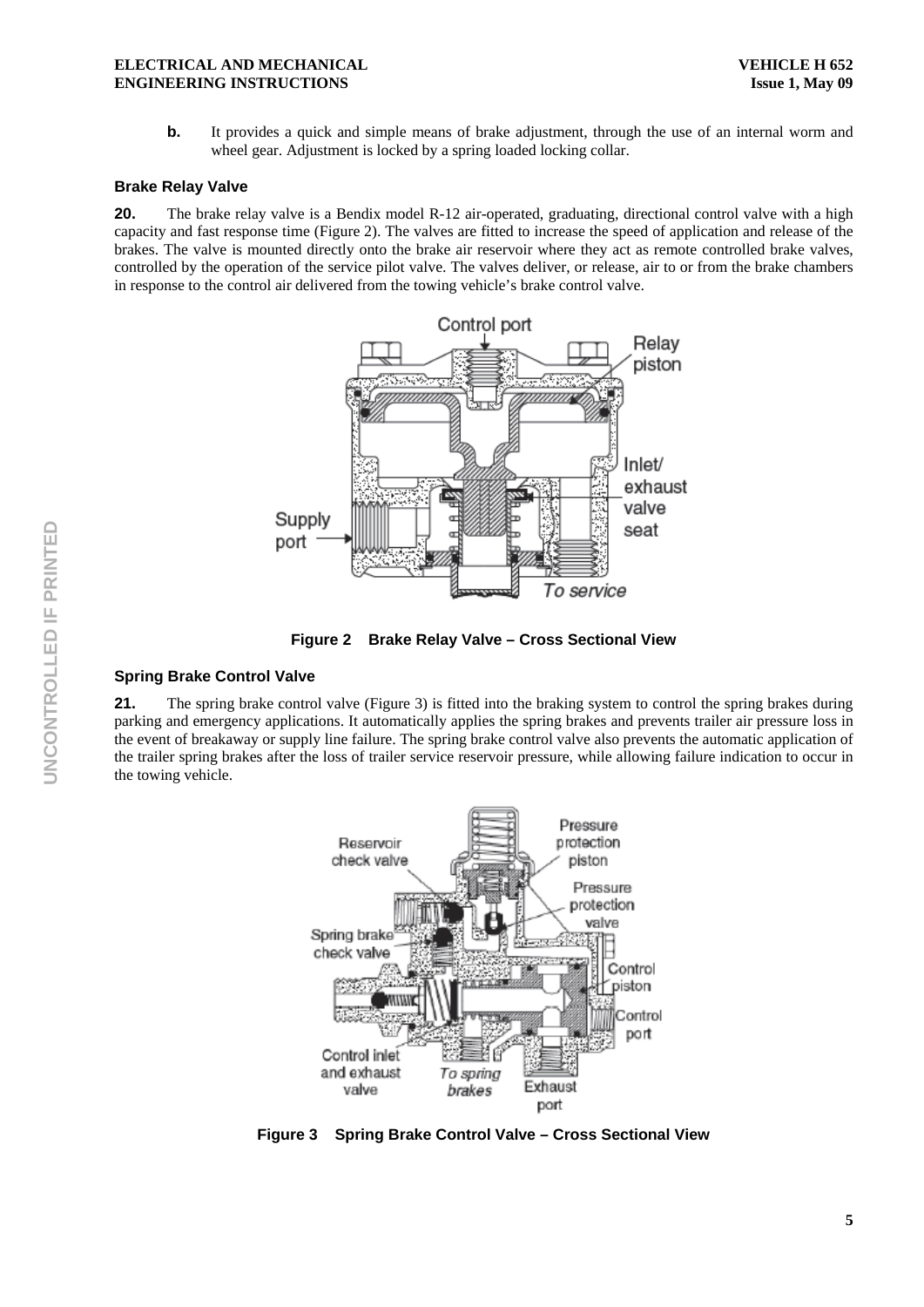#### **BRAKES – OPERATION**

#### **Brake Relay Valve**

**22. Applying.** Air pressure delivered to the control port enters the small cavity above the relay piston and moves the piston down. The exhaust seat moves down with the piston and seats on the inner or exhaust portion of the inlet/exhaust valve, sealing off the exhaust passage. At the same time, the outer or inlet portion of the inlet/exhaust valve moves off its seat, permitting supply air to flow from the reservoir, past the open inlet valve and into the service brake chambers (Figure 4).



**Figure 4 Brake Relay Valve – Applying** 

**23. Balancing.** The air pressure being delivered by the open inlet valve also acts on the bottom area of the relay piston. When air pressure beneath the piston balances with the service air pressure above, the piston lifts slightly and the inlet spring returns the inlet valve to its seat. The exhaust remains closed, as the service line pressure balances the delivery pressure. As air pressure is changed, the valve reacts instantly to the change, holding the brake application at the desired level (Figure 5).



**Figure 5 Brake Relay Valve – Balanced Position** 

**24. Releasing.** When air pressure is released from the control port and the air pressure in the cavity above the relay piston is exhausted, air pressure beneath the piston lifts the relay piston and the exhaust seat moves away from the exhaust valve, opening the exhaust passage. With the exhaust passage open, the air pressure in the brake chambers exhausts through the exhaust port, releasing the brakes (Figure 6).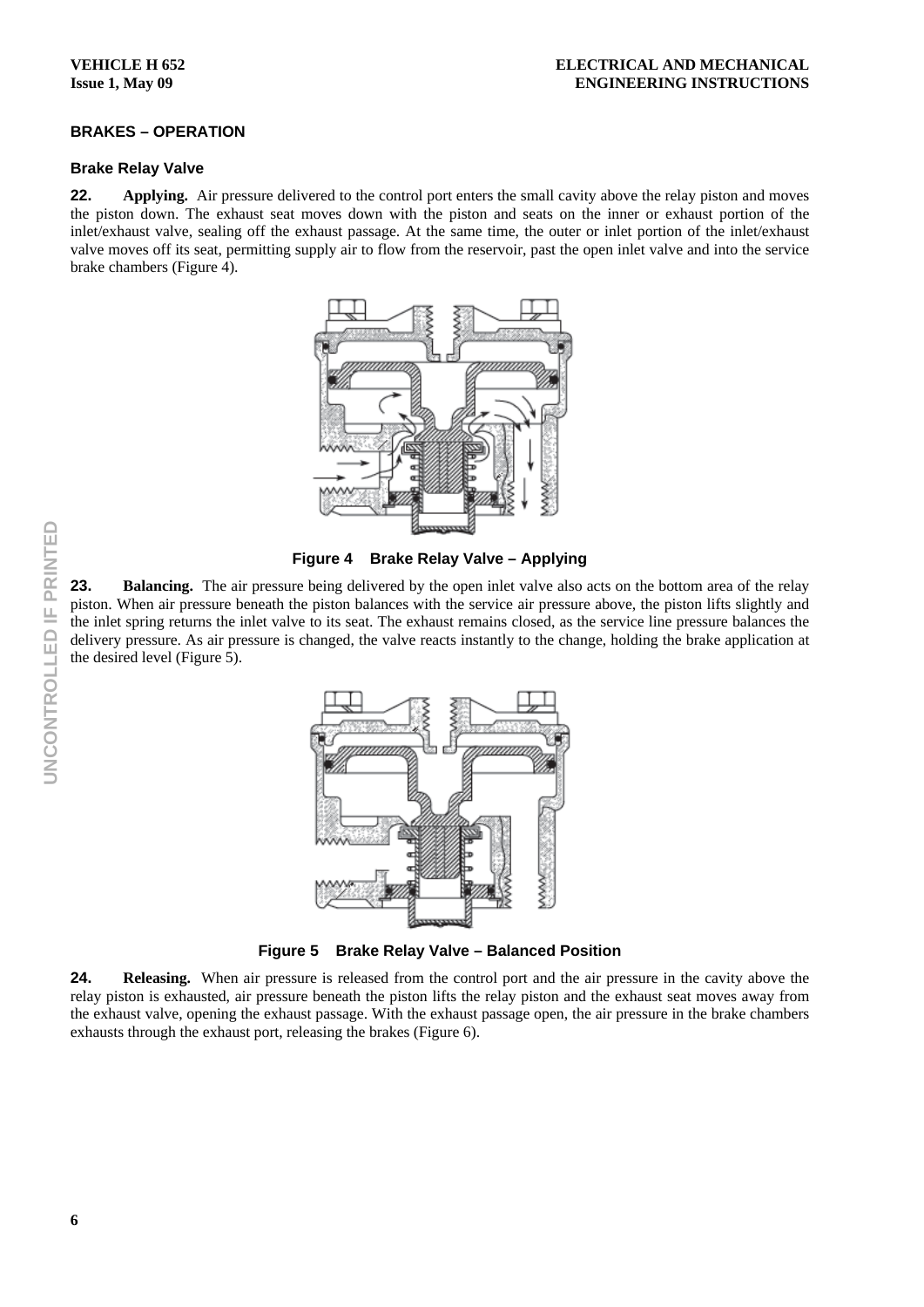

**Figure 6 Brake Relay Valve – Releasing** 

#### **Spring Brake Control Valve**

**25. Charging.** Air from the trailer supply line enters the control port and moves the control piston into contact with the control port inlet and exhaust valve, sealing off the exhaust passage through the control piston, and opening the inlet (Figure 7). Air entering the control port is also directed to the underside of the pressure protection piston. When air pressure builds to approximately 380 kPa beneath the pressure protection piston, the piston moves against the force of the piston spring and remains open. Air flowing past the open pressure protection valve opens the reservoir check valve. Air passing through the reservoir check valve flows out the reservoir port and also opens the spring brake check valve, allowing air to fill the brake reservoir. As the air fills the brake reservoir, it also flows by the open control inlet valve, out the spring brake ports of the spring brake control valve and into the spring brake chambers, where it releases the spring brake assemblies.



**Figure 7 Spring Brake Control Valve – Charging** 

**26. Park Application.** To park the trailer, either the trailer valve or the parking control valve, which are located in the cab of the towing vehicle, are actuated, and this exhausts the trailer supply line. When the trailer supply line is exhausted, air pressure is removed from the control and pressure protection pistons (Figure 8). With air pressure removed, the return spring moves the control piston, the control inlet valve closes and the exhaust passage through the control piston opens. This allows air in the spring brake chambers to exhaust through the exhaust port of the spring brake control valve. Spring force above the pressure protection piston closes the pressure protection valve; while the brake reservoir check valves close and protect against loss of pressure in the reservoir.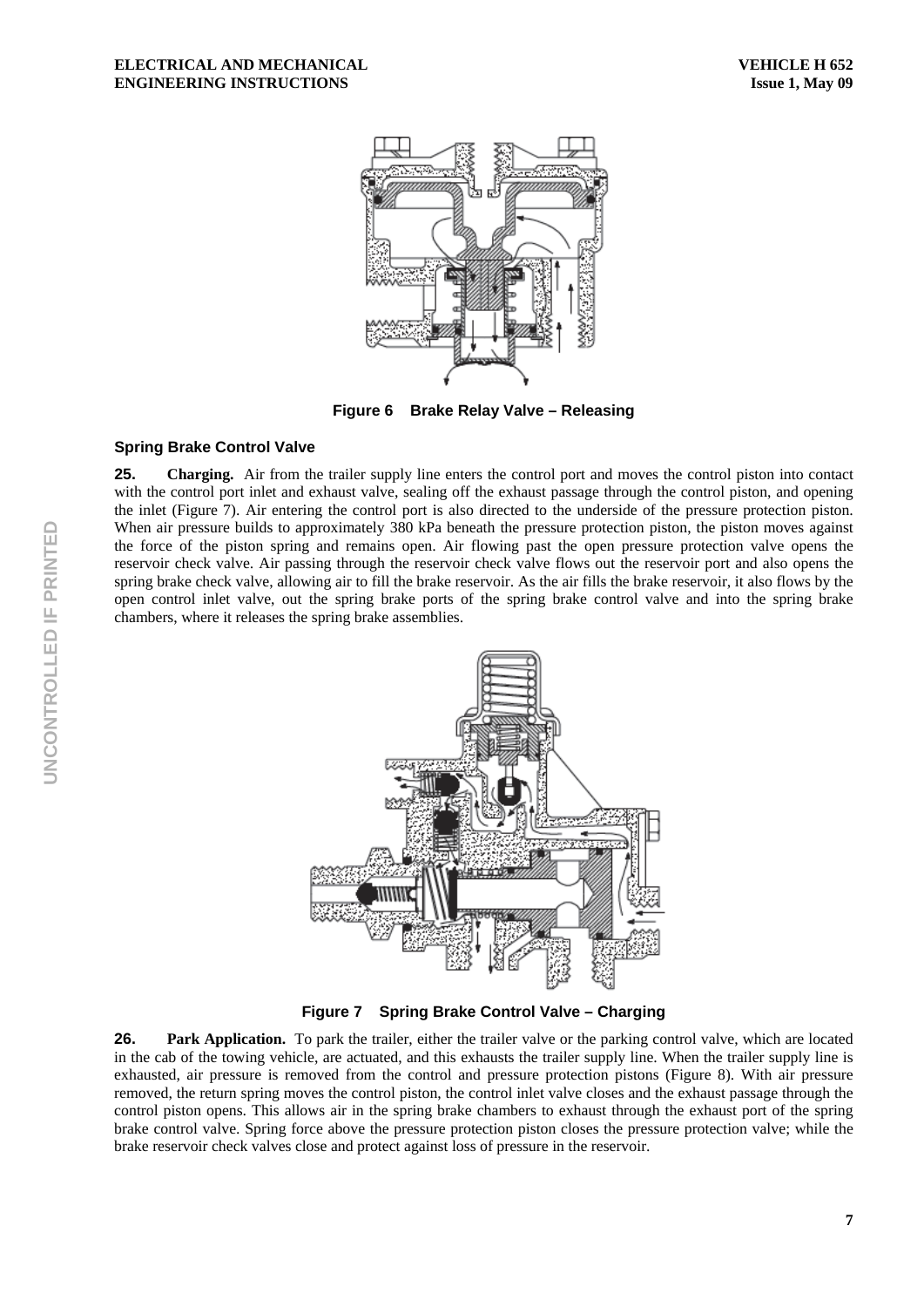

**Figure 8 Spring Brake Control Valve – Park Application** 

**27. Brake System Failure.** If air pressure is reduced in the system, pressure in the trailer supply line and likewise in the towing vehicle is reduced, until the pressure protection piston, under spring pressure, moves and closes the pressure protection valve (Figure 9). This retains approximately 345 to 415 kPa in the trailer supply line and in the towing vehicle. With 345 to 415 kPa pressure held in the trailer supply line and against the control piston in the spring brake control valve, the trailer spring brakes remain released. A low pressure warning occurs in the towing vehicle to warn the driver. The spring brake check valve will protect against loss of air pressure from the reservoir which is keeping the spring brakes released.



**Figure 9 Spring Brake Control Valve – Brake System Failure** 

**28. Emergency Application with Service System Failure.** To apply the trailer brakes after a system failure has occurred, the trailer supply valve or parking control valve exhausts the remaining 345 to 415 kPa trailer supply line pressure. Exhausting the trailer supply line removes air pressure from the control piston of the spring brake control valve, allowing the control inlet valve to seat and the exhaust valve to open. Air from the spring brake chambers exhausts through the spring brake control valve and applies the brakes.

29. Once applied, the brakes cannot be released by air pressure until the fault has been rectified.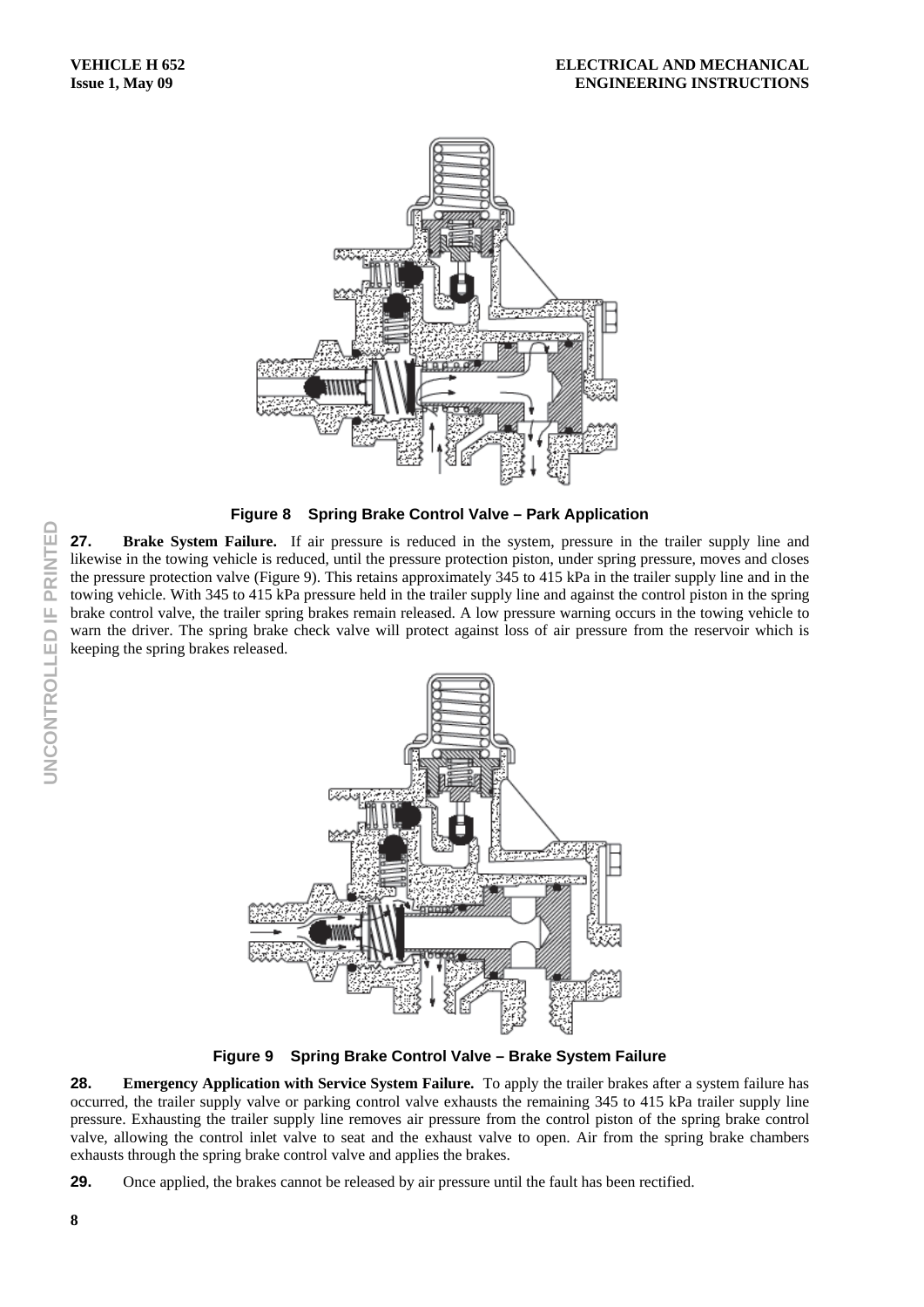#### **Yard Release Valve**

**30.** The yard release valve is a push/pull, manually operated, ON/OFF, air control valve, with an exhaust function (Figure 10). The valve is pressure sensitive and automatically moves from the applied to the exhaust position as supply pressure is reduced to a set minimum (140 to 415 kPa).



**Figure 10 Yard Release Valve – Cross Sectional View** 

#### **Spring Brake Chambers**

**31. General.** The spring brake assemblies (Figure 11) consist of a spring brake chamber and a service brake chamber. The spring brake chambers are fitted to operate as park brakes and as automatic, emergency brakes in the event of loss of supply air pressure. The service brake chambers sole function is to act as service brake actuators. Air pressure is required to release the spring brakes, and air pressure is required to apply the service brakes. The spring brake can be mechanically released by using the spring brake release tool provided with each brake chamber.



**32. Spring Brake Released Position.** Air supplied from the spring brake control valve enters the spring brake chamber through the adaptor housing and builds up pressure below the diaphragm. When the air pressure attains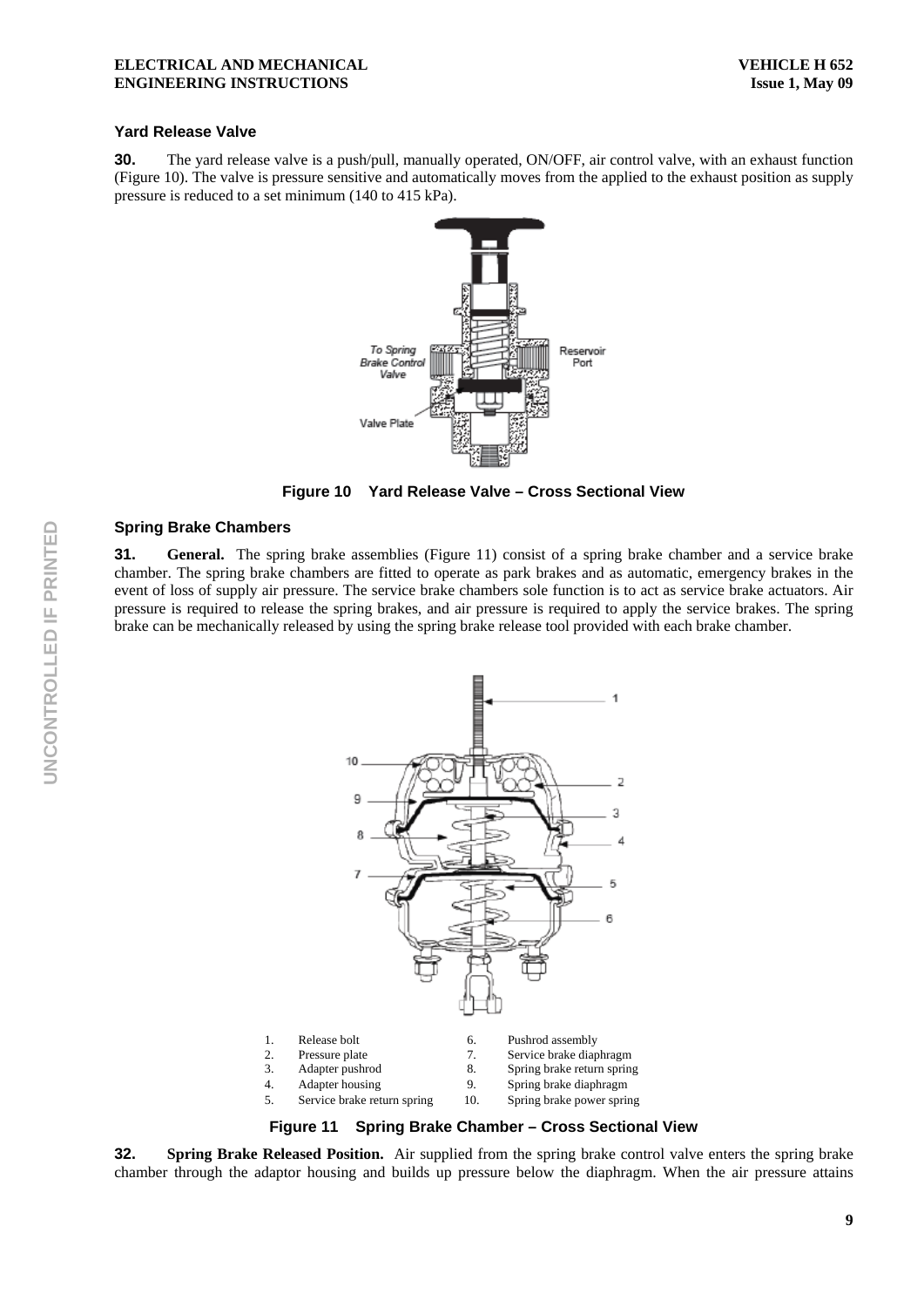#### **VEHICLE H 652 Issue 1, May 09**

sufficient force, it overcomes the spring pressure and forces the diaphragm and pressure plate into the released position. The return springs move the adaptor and brake pushrod assemblies into the released position and the brakes are released.

**33. Service Brake Application.** As the brake control air pressure is supplied to the brake relay valve, service brake air is released from the reservoir, through the relay valve, to the service brake chamber. This air passes through the adaptor housing into the chamber above the service brake diaphragm and forces the diaphragm and pushrod assembly down to apply the brakes. On the spring brake chamber, the spring brake and the adaptor pushrod remain in the released position.

**34. Spring Brake Application.** As air pressure is exhausted from the air supply line to the spring brake control valve, the exhaust port opens releasing the air from the spring brake lines and the chamber. This allows the spring brake power spring to reapply force to the pressure plate and diaphragm. This force is applied through the adaptor pushrod to the brake pushrod assembly and compresses their respective return springs and applies the brakes.

**35. Mechanical Release.** The spring brake can be mechanically released by using the spring brake release tool supplied with the brake chamber. The spring brake release tool is engaged into the spring brake pressure plate through the access hole in the chamber housing. It is used to cage the spring brake power spring.

#### **Slack Adjusters**

**36.** The slack adjusters (Figure 12) convert the reciprocating motion of the brake chambers into the required rotary motion of the brake camshaft to provide brake actuation. The slack adjusters are of cast construction, with an internal worm and wheel gear set which provides the adjustment facility. The brakes are adjusted by rotating the worm, which in turn rotates the worm gear. The rotation of the worm gear adjusts the position of the internal splines in relation to the body. The adjustment is locked by means of a spring loaded locking sleeve.



**Figure 12 Slack Adjuster Assembly – Exploded View** 

#### **SUSPENSION**

#### **Description**

**37.** The trailer employs an Engineered Transport Equipment (ETE), overslung, spring-type suspension (Figure 13) on each of the two axle assemblies.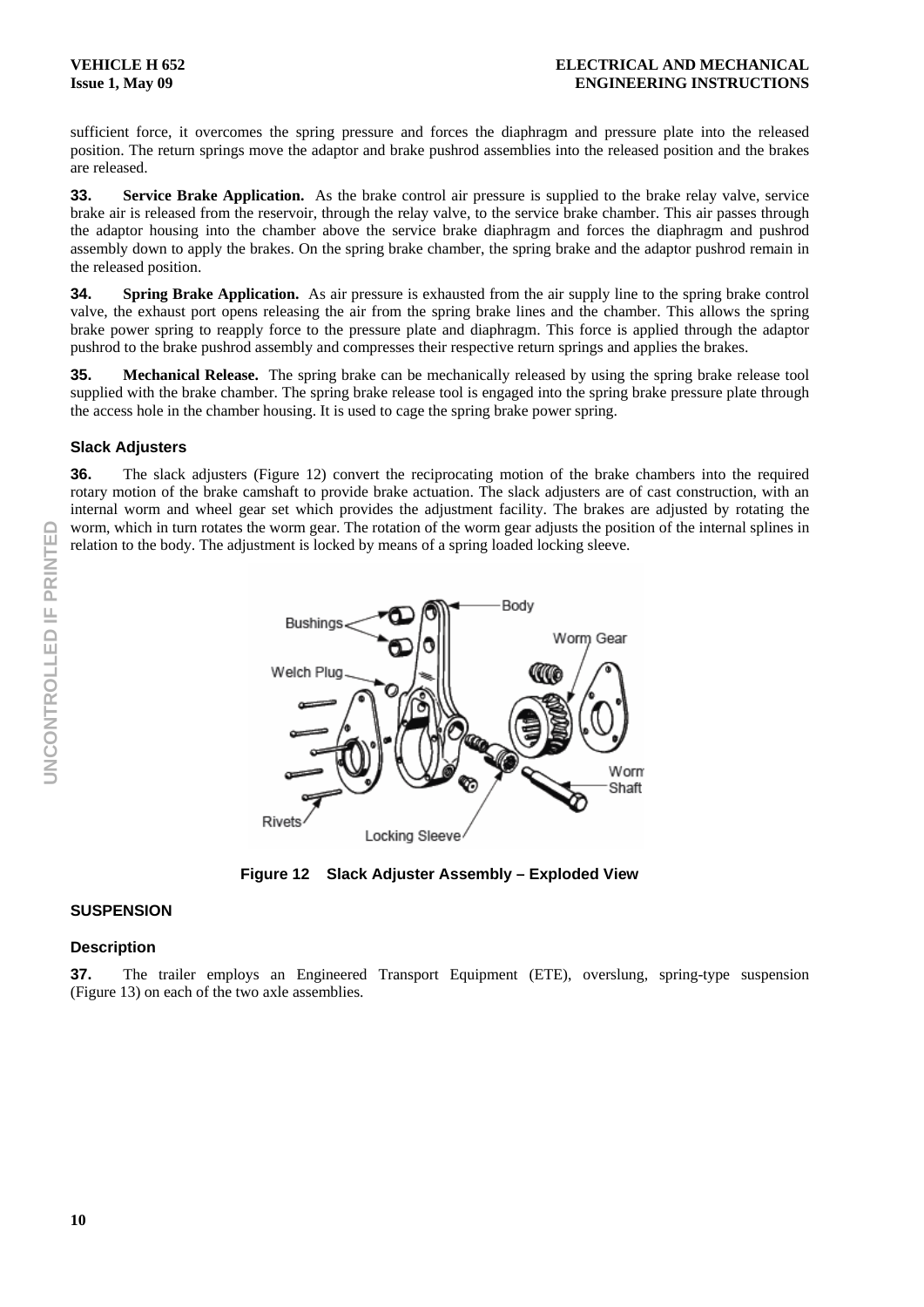

**Figure 13 Trailer Suspension Layout** 

**38.** Load sharing capabilities are provided by the use of centre mounted equaliser assemblies. The suspension has eight-leaf, semi-elliptic springs, that are free to slide at either end in their respective hangers. The axles are located by radius rods that allow free vertical movement of the axles for the full extent of suspension travel whilst maintaining correct axle alignment.

#### **Springs**

**39.** The springs are eight-leaf, semi-elliptic, sliding shackle types. They are fixed to the axle assemblies by steel U-bolts and located by cast steel spring seats welded to the axle assemblies. The third leaf of each spring assembly has one end folded down. The folded end is fitted into the equaliser and this prevents the spring sliding out of the equaliser.

#### **Spring Hangers**

**40.** The spring hangers are cast steel, front and rear, welded to the trailer and dolly converter frames. They are moulded to accept the curvature of the leaf springs, which are free to slide within the spring hangers as required by the suspension action. The springs are retained within the spring hangers by a  $\frac{1}{2}$  in UNF bolt fitted across the spring hangers.

#### **Equaliser Assembly**

**41.** The equaliser assembly provides the load sharing capabilities of the ETE suspension. The equaliser assembly consists of a centre mounted, cast steel equaliser hanger carrying a cast steel equaliser beam which is pivoted on two tapered rubber bushes. As with the spring hangers, the springs are free to slide in the equaliser beam and are held in position by a single ½ in UNF bolt.

#### **Radius Rods**

**42.** The radius rods used in this application are both fixed length and adjustable types. Each type comes in two different lengths. These are:

- **a.** Fixed Length Rods. These are of cast construction, moulded to accept tapered rubber bushes in each end (Figure 14). The two lengths applicable to the fixed length radius rods are 498 mm and 397 mm. The longer of the two is fitted to the left-hand rear of the suspension whilst the shorter is fitted to the left-hand front.
- **b.** Adjustable Rods. The two adjustable radius rods each consist of a steel rod threaded each end (one end left-hand thread and one end right-hand thread), and one each of left-hand and right-hand threaded cast steel ends (Figure 15). These adjusting ends are moulded to accept tapered rubber bushes. The longer of the two is fitted to the right-hand rear and the shorter to the right-hand front. The adjustment range of these rods is designed to suit the fixed rod lengths.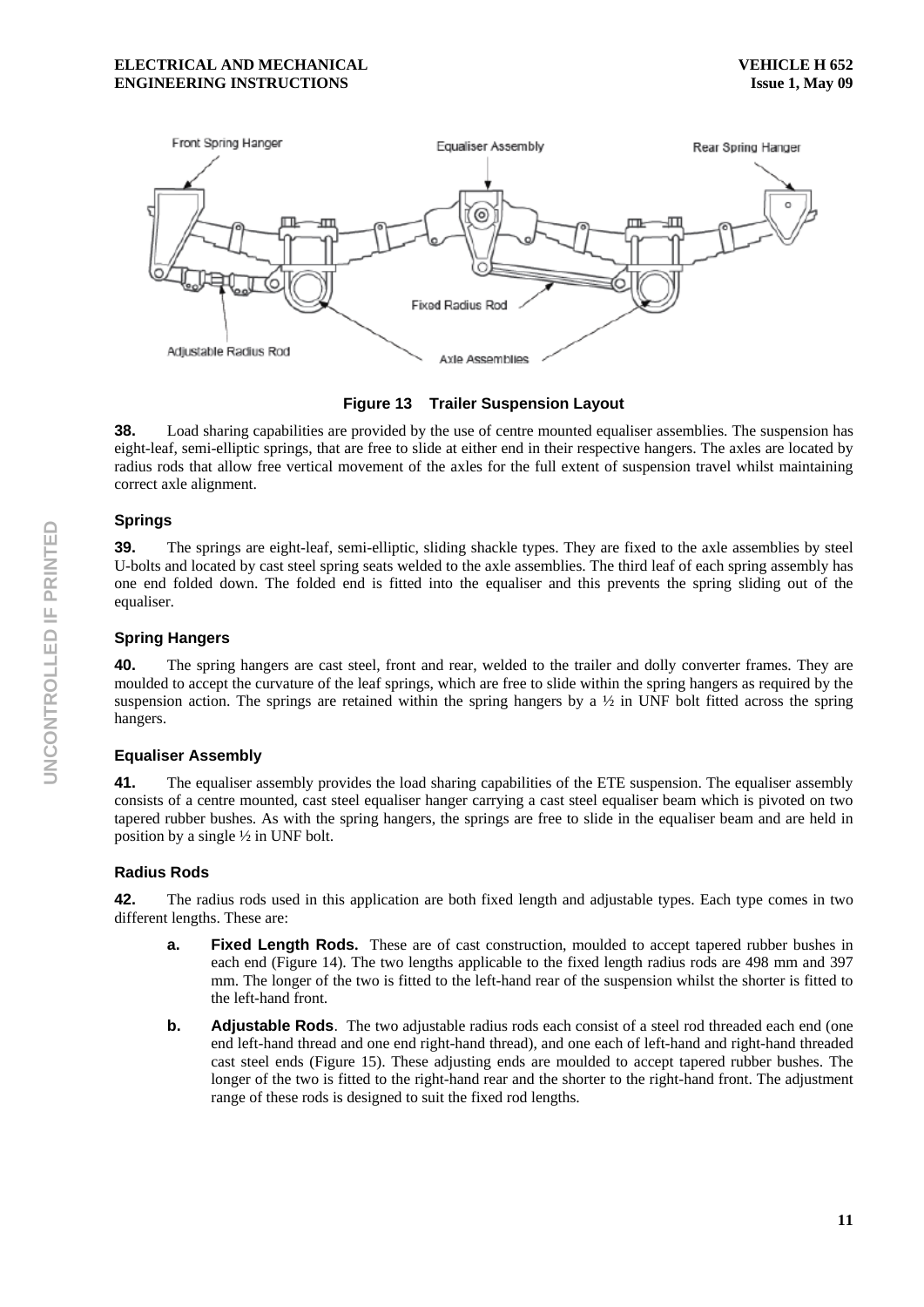

**Figure 14 Fixed Length Radius Rod** 



**Figure 15 Adjustable Length Radius Rod** 

#### **ELECTRICAL**

#### **Description**

**43.** The electrical system is a basic 24-volt electrical system, coupled to the towing vehicle socket by a 12-pin NATO plug (Figure 16). All lighting connected to the electrical system is 24-volt, with the exception of the blackout lighting, which are 12-volt dc electronic modules. A resistor is incorporated into the system for each blackout module. These resistors are located in the plastic junction boxes fitted inside the beaver tail on either side of the trailer.

**44.** The trailer is also fitted with four sockets for use with a flood lamp (which forms part of the SCES). These sockets are found at each corner of the trailer.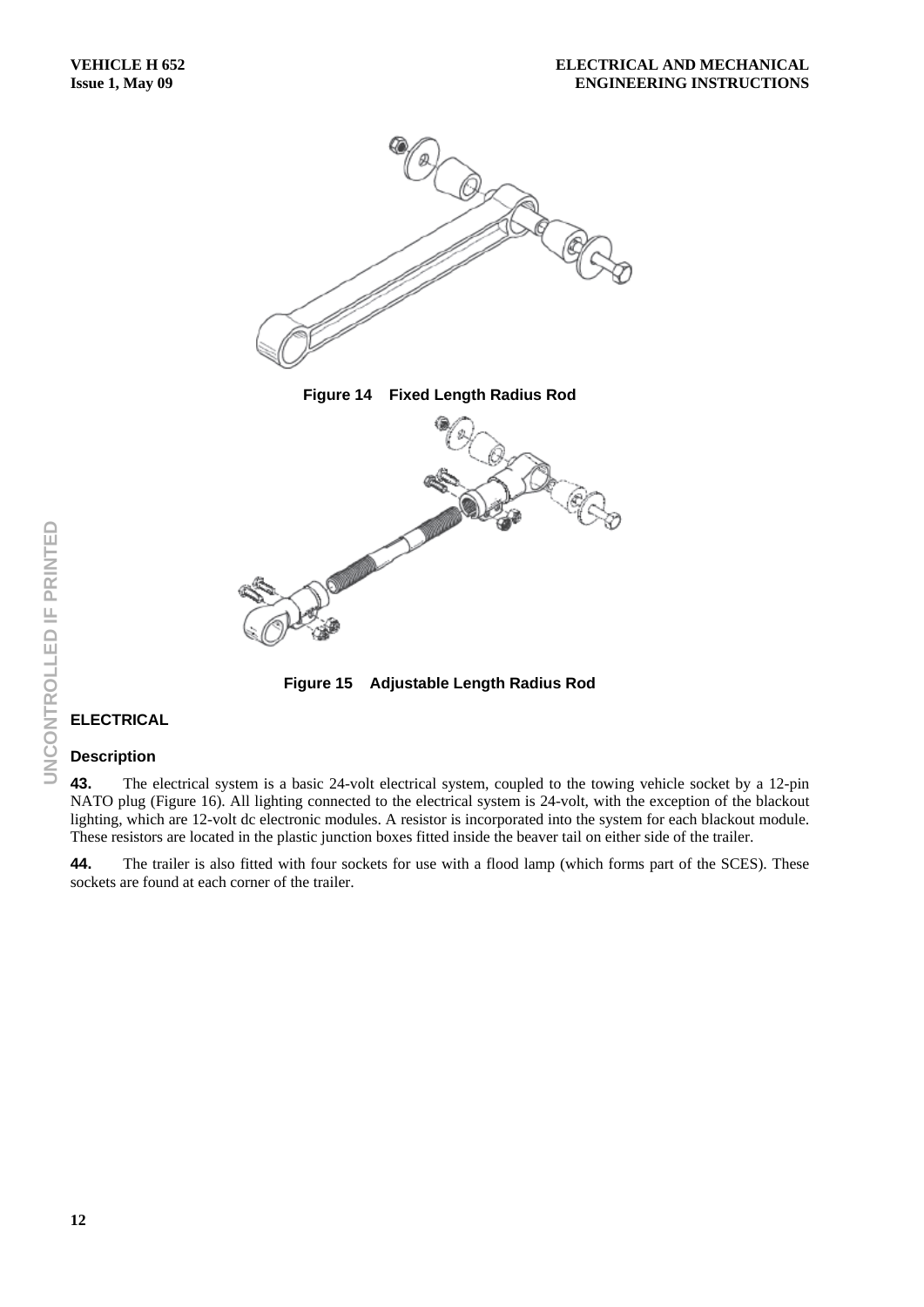

DE(EMEI)3759-1

**Figure 16 Electrical Circuit Diagram** 

#### **FRAME ASSEMBLY**

#### **Description**

**45.** The trailer is a prefabricated steel frame construction consisting of two major components as follows:

- **a.** the trailer main frame, and
- **b.** the dolly converter frame.

**46.** The main frame and the dolly converter frame are connected by means of a ballrace which allows steering of the front axle assemblies. The dolly converter and the main frame cannot be separated during normal operation.

**47.** The dolly converter frame carries the front bogie suspension units and braking system, and the main frame carries the rear bogie suspension units, braking system, stowage facilities, spare wheel and loading ramps. A beaver tail formed at the rear of the trailer frame allows for ease of loading using the ramps. A pair of wind down legs supports the trailer during loading and unloading activities.

#### **Loading Ramps**

**48.** The trailer is fitted with two 2 730 mm long  $\times$  800 mm wide loading ramps. The ramps are attached to the trailer with two raised head pins. The ramps are fitted with a spring loaded assistance mechanism which is provided to assist with the lowering and raising of the ramps. The ramps are also fitted with retaining chains to secure it in the upright position except when the ramp is actually being lowered or raised.

#### **Spare Wheel Winch**

**49.** The spare wheel winch is a worm and wheel type winch enclosed in a prefabricated steel housing (Figure 17). The worm gear has a free fitting mild steel shaft.

#### **NOTE**

The spare wheel winch fitted to this trailer is a non repairable item and therefore needs to be replaced when defective.